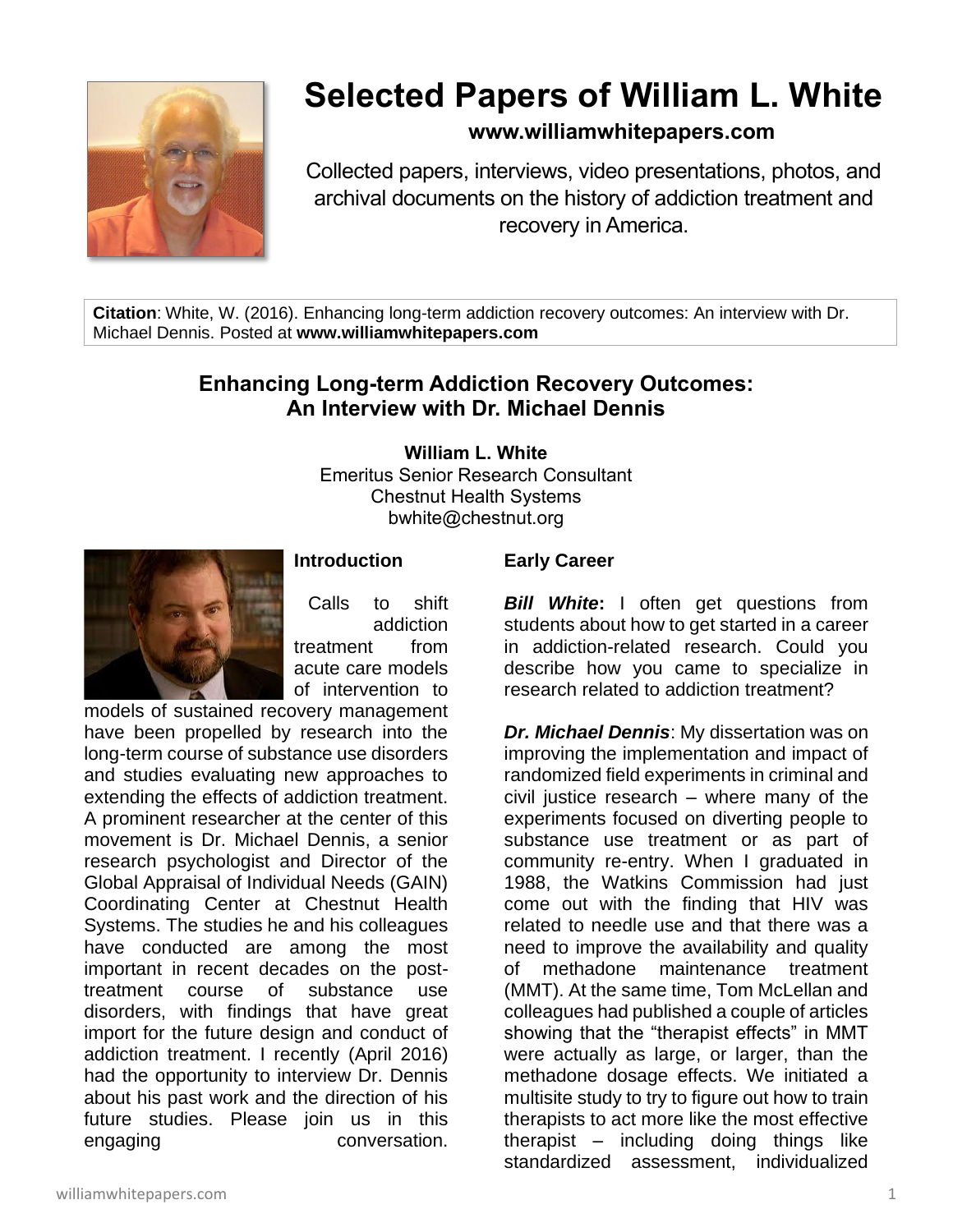treatment planning, better linkage to community resources, and improved continuity of care. Over the years, figuring out how to do these things (including building better tools like the GAIN and finding key collaborators like Dr. Christy Scott) have been the common themes across my research. A second thing I learned early on (also from Tom McLellan) was to tape record everything and listen to it. This has taught me so much, humbled my understanding of anyone's ability to learn from simple training, and made me recognize that long term success is really about on-going monitoring and coaching. Along the way, I have been fascinated by multitude of pathways to recovery and how little we know about sustaining recovery.

*Bill White***:** You describe moving into addiction-related research by serendipity. Do you think that's typical for most addiction researchers?

*Dr. Michael Dennis***:** I think this has changed over time. If you look at the people who came into the field before 1980, most came out of either a personal or family recovery experience. Many came out of the VA system or out of training programs that NIDA and NIAAA used to fund. But starting in about 1980, much of that training structure was defunded, so few researchers entered the field in the early and middle 1980s. When the Watkins Commission recommended increased addiction research in 1988, there was a resurgence of funding and we rehired many who had been pushed out of the field and also hired a new generation of researchers who had been trained in broader research methodologies. I came into the field when it was expanding and looking for people with skills to improve the quality of research and the quality of addiction treatment. Since then, there have been both cutbacks and surges in research funding, the latter of which included a Congressional push that doubled the NIH budget, which allowed creation of the Clinical Trials Network that created an infrastructure for doing large-scale, multi-site clinical trials

across the United States. The infusion of CSAT funding spanned the 1990s and there have been two funding contractions since then. Addictions research has been an up and down affair, and that vacillation in funding has affected who was drawn to the field and who has been able to maintain addictions research as a career focus.

*Bill White***:** The expansion period you reference coincides with the period that you joined the research team at Chestnut Health System's Lighthouse Institute (LI). Could you share how that opportunity arose?

*Dr. Michael Dennis*: I met Chris Scott at the American Evaluation meeting in 1994 when she was trying to develop instruments for her first addictions study, Target Cities, which parenthetically, eventually evolved into the Pathways for Recovery study that's still going on 20 years later. We were kindred spirits and continued to meet and talk for the next nine months. At the time, I was at the Research Triangle Institute in North Carolina doing a mix of surveys and clinical research related to addiction. At that time, I was interested in shifting from their focus on survey research to more clinically-oriented research. I had also personally adopted two of my foster kids, going from two to four small children, and wanted to be closer to family. I was attracted to LI because it was part of a treatment organization with a strong emphasis on performance monitoring and coaching. I also had a very easy rapport with all of the LI scientists and senior staff, so it was an easy decision to come here in '95 and I am still here after 20 years!

*Bill White*: The Lighthouse Institute rests within a community-based treatment organization [Chestnut Health Systems], as opposed to a medical institution or an academic institution. How do you think that has influenced the work that's been done at LI?

*Dr. Michael Dennis***:** Because the vast majority of researchers in our field are in academia, they don't know quite what to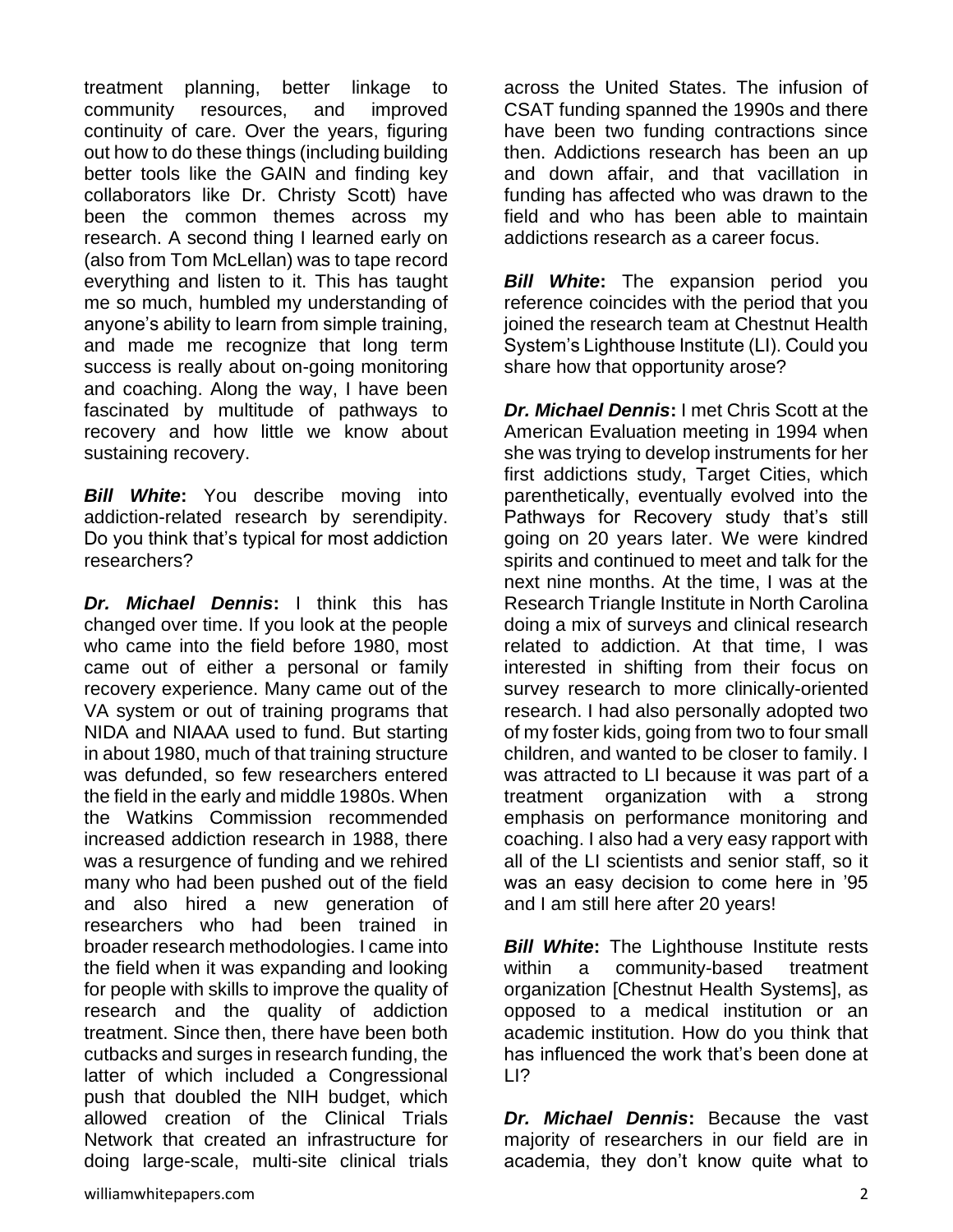make of us. Early on, that constrained us in competing for grants or in getting our work published. On the flip side, it gives us credibility in doing research that can influence clinical projects.

## **The Cannabis Youth Treatment Study**

**Bill White:** One of the earliest and most important studies you conducted at LI was the Cannabis Youth Treatment Study. Could you talk a bit about that study?

*Dr. Michael Dennis***:** Sure. In 1997, there had been a dramatic increase in cannabis use and, at the time, there were no published manuals for evidence-based practices related to treating adolescents with cannabis use disorder. Cannabis had recently surpassed alcohol as the most common drug among youth presenting to treatment, emergency rooms, and even in autopsies. So, the Center for Substance Abuse Treatment decided to fund a cooperative agreement to bring together several researchers and major treatment providers to develop manuals that could be used to conduct a large-scale field trial to evaluate the effectiveness and cost-effectiveness of various treatment and how they interacted with comorbidity and a variety of other problems. The Cannabis Youth Treatment (CYT) study marked the beginning of a dramatic change in adolescent treatment. We went from no randomized trials to dozens of randomized trials over 20 years. We went from virtually no one using standardized instruments to nearly everyone using them. We went from exceptionally low follow-up rates to what is now a norm of 80 to 90 percent follow-up rates. This marked a very dramatic change in the field from the sophistication of the research methods to the dissemination to practice.

*Bill White***:** What were the modalities tested in the CYT trial?

*Dr. Michael Dennis***:** At the time, about 88 percent of adolescents were seen in outpatient treatment with about 65 percent of those in regular outpatient versus intensive outpatient, and the median length of stay in treatment for adolescents was running about five to six weeks. So, we tested outpatient treatments that could be completed within three months. There was a form of motivational enhancement therapy combined with cognitive behavior therapy that we called METCBT, and that was delivered in a five-session version and a twelve-session version. These began with two sessions of motivational interviewing followed by the remaining sessions in groupbased cognitive behavior therapy. We had a version of the twelve-session METCBT that also received a family support network (FSN) intervention that included family education nights, home visits with the family, bringing additional resources to the family, plus case management. We had a fourth version that was delivered as an individual therapy called the Adolescent Community Reinforcement Approach or A-CRA. It focused on three things: 1) getting the young person to recognize what made them happy, 2) setting goals to increase those activities, and 3) tracking their progress towards the goals that they had identified. The fifth CYT intervention tested was multi-dimensional family therapy or MDFT. MDFT integrated work with families, youth, and their parents or other caregivers to understand their roles and responsibilities and to try to improve their communications. It integrated drug treatment into the family therapy.

**Bill White:** And how would you summarize the major outcomes of that study and its implications for future adolescent treatment?

*Dr. Michael Dennis***:** Well, we quickly learned from our standardized assessment that, even though these were relatively short-term, low-intensity outpatient treatments, the average youth coming in had five or more major clinical problems. Multimorbidity was the norm. A small number of them were costing a very large amount in terms of healthcare utilization and crimerelated costs. When we did the randomized trial and looked at effectiveness, the five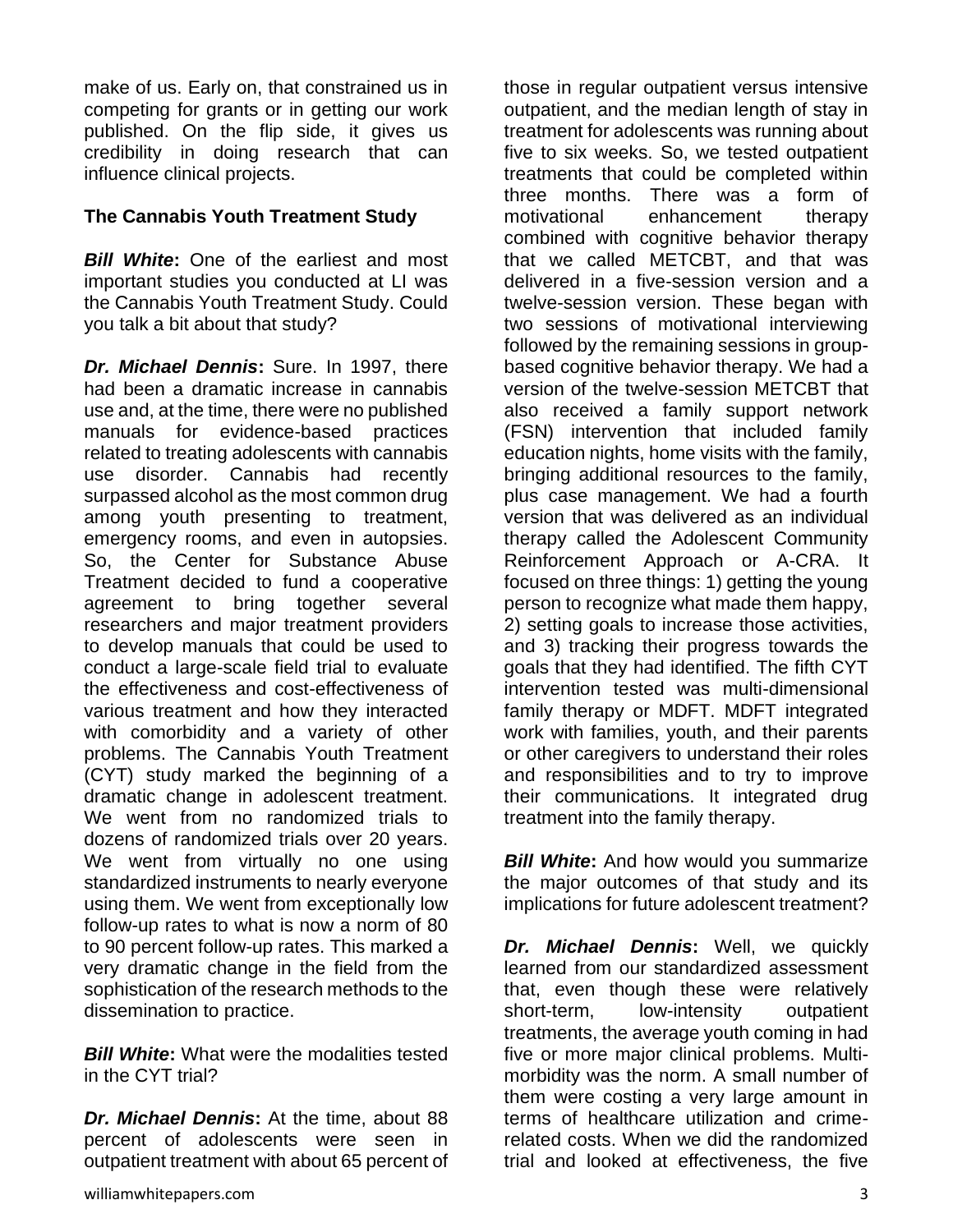interventions were remarkably similar in their short-term effects, but then you saw the advantage of investing in more intensive treatments, particularly A-CRA and MDFT, when you looked at outcomes at 24, 32, and 40 months. When we compared these interventions to treatment as usual, all five of them were significantly better than usual practice. Our finding was somewhat controversial at the time but, subsequently, Emily Tanner-Smith and Mark Lipsey conducted a meta-analysis finding that treatment as usual actually had no effect relative to no treatment or education alone but that more evidence-based practices like that was studied in CYT did better than treatment as usual or no treatment. Within the evidence-based practices, there is a slightly better effect for those that involve some kind of family therapy or family component.

*Bill White***:** Do you think CYT marked the beginning of increased optimism about adolescent substance use treatment?

*Dr. Michael Dennis***:** Yes, at the time, many people were convinced that nothing worked. We showed that there were replicable interventions that were effective and costeffective.

*Bill White***:** How would you describe the state of adolescent treatment at the time of the CYT study?

*Dr. Michael Dennis***:** There were adolescent treatment programs, but most were not doing evidence-based practice. Some did use very systematic practices. In a parallel Adolescent Treatment Models (ATM) study, we identified and evaluated 11 different better practice programs, and all of them worked better than the typical adolescent treatment, but not as well as some of the CYT interventions. Most programs in the late 1990s were doing relatively ad hoc things by applying adult models to youth, which actually had no effects. Some programs, such as the boot camp type programs, actually had negative effects.

*Bill White***:** I recall that the Center for Substance Abuse Treatment used the CYT results as a springboard to replicate those more effective programs nationally.

*Dr. Michael Dennis***:** Right. They did 36 site replications for METCBT first in which sites were encouraged to modify protocols to address limits that had been identified in the original trials, such as the lack of continuing care, a strong family component, and more effective clinical responses to comorbidity. On average, those replications did as well or better than the original clinical trial. They replicated the adolescent community reinforcement approach in more than 70 locations. The ability to sustain positive outcomes in these replication sites had a lot to do with CSAT providing the training, technical assistance, and monitoring for the first 3 years to assure model fidelity and a high quality of care.

## **The Pathways Study**

*Bill White*: One of the longest running studies you have been involved with is the Pathways Project. Could you describe that project?

*Dr. Michael Dennis***:** The Pathways to Recovery study started out as a project to improve treatment by placement through centralized intake in Chicago. There was only a 6-month follow-up in the original study, but through other funds, we were able to extend it to look at the longer term effects of treatment. Over time, we began to also investigate the long-term course of recovery. The study involved following 1,326 people out 19 years with over 95 percent follow-up per wave. We shifted from a simple evaluation of initial treatment to looking at how people transition between periods of using in the community, abstinence in the community, and going through treatment and incarceration. We found movement along all of those pathways in every direction. We figured out that we could predict the transitions. People who were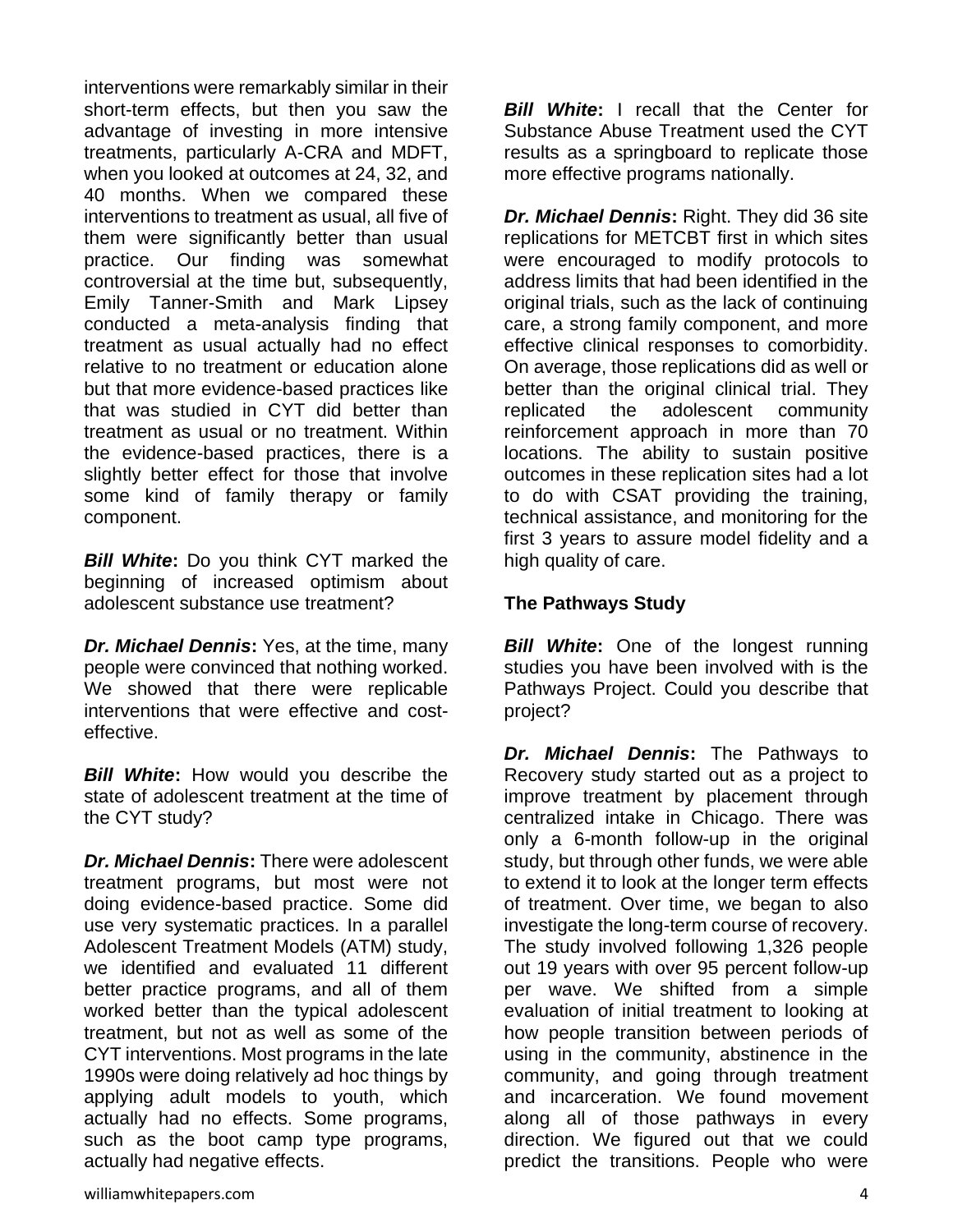using in the community were more likely to go to treatment if they had treatment resources, if their problems were more severe, or if they had friends who were in recovery. We found predictors of things that moved them towards recovery, predictors of who stayed in recovery, and predictors of relapse. Treatment helped predict the transition to recovery, but not who stayed in recovery. Mutual aid participation and several recovery environment factors did not predict who transitioned to recovery but they did predict who stayed in recovery. Different interventions operated on different parts of the addiction and recovery cycle. When you came out of treatment or incarceration, the biggest single predictor of whether you relapsed versus achieved stable recovery was the kind of recovery environment and support that you received. If they simply were thrown back into the old environment with no support, they relapsed. The environmental supports for recovery had to change if they were going to maintain posttreatment recovery in the community.

*Bill White***:** The Pathways Study also illuminated how long it took for some people to achieve recovery stability.

*Dr. Michael Dennis***:** That's right. In our sample, it took about 25 years for half the people to go from the first use to a year or more of sobriety. Now this is a treatment rather than a community sample. In community samples, that time period is much shorter. In our treatment sample, by 30 years from initial use, two-thirds of them are in recovery. And in fact, epidemiological data pretty consistently suggests that of everyone who has ever been addicted, about twothirds will eventually achieve recovery or remission as DSM-V would define it. There are two people in recovery for every one person currently addicted. That recovery is possible in such a high severity population is remarkable. Most of those we studied had a severe substance use disorder, over half used multiple substances, over half had a co-occurring psychiatric illness, and such problems as homelessness, chronic

unemployment, and health problems were common. The norm was five or more major clinical problems.

*Bill White***:** Your Pathways work led to your and Dr. Scott's conceptualization of addiction as a chronic disorder and the application of chronic disease management approaches to it.

*Dr. Michael Dennis***:** That's right. When you look at people who achieved abstinence for 11 months, literally two-thirds will relapse in the next 12 months. If you look at the people who achieved one to three years of abstinence, about one-third will relapse in the next 12 months. Of the people who achieved four to seven years, about 14 percent. Of those who've got 8 to 18 years, only about five percent relapse. So, it's truly a chronic condition that's got a survival curve, in terms of relapse risk and recovery stability. Relapse is not a given. Even among the people in early abstinence, people make it. But the risk is very high in the beginning and declines with duration of recovery.

*Bill White***:** One of the implications of Pathways was the need to extend short-term acute interventions to models of assertive recovery management to achieve that four to seven-year window of recovery stability. That led to your studies of the potential value of recovery checkups.

*Dr. Michael Dennis***:** Yes, we have done three such studies to date. The first two were conducted with people following communitybased treatment. In each case, we recruited an entire intake cohort over a couple months, about 450-480 people. In the first experiment, we randomly assigned half to just be interviewed every quarter for 2 years while the other half were randomly assigned to be interviewed and get quarterly management check-ups. In those checkups, we did motivational interviewing to help them realize what problems they were having and how they related to their substance use and then tried to connect them back to treatment. If they had had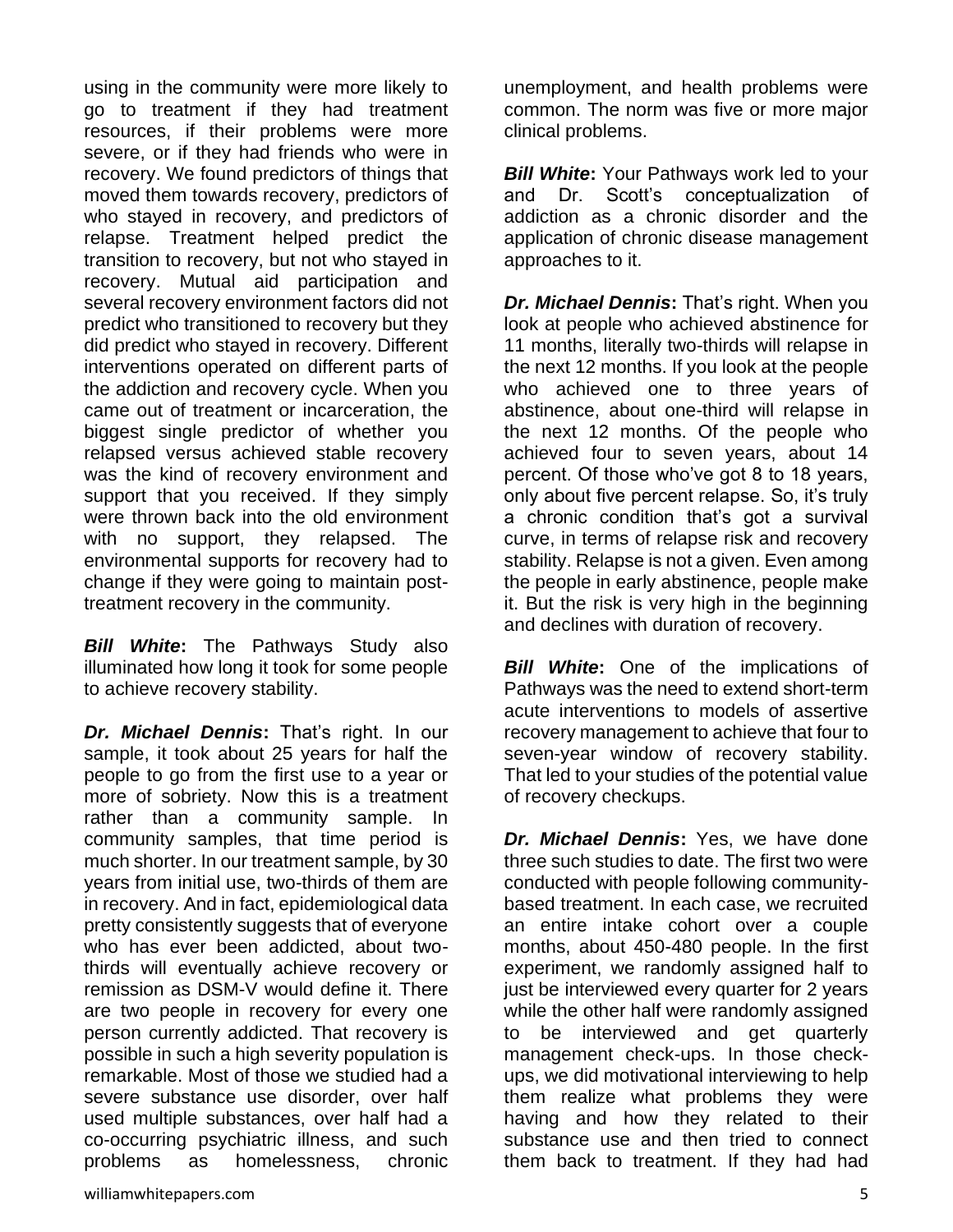problems with treatment in the past, we worked with the treatment agency to address those problems. We also negotiated with the treatment agencies to contact us before they dropped out so that we could try to intervene and act as an ombudsman to resolve any problems that were arising. Then in the next quarter, we would check in to make sure they were following through with treatment its continuing care recommendations. If they had relapsed, we would try to get them back again. If they didn't agree to go to treatment, we tried to get them to go to recovery support meetings of other kinds of recovery support activity. If they wouldn't agree to do that, we'd at least try to get them to commit to some kind of behavior change to reduce their risk. We would come back every quarter and see how they were doing. Over time, we were able to get over 80 percent of relapsed patients to return to treatment.

What we found over the course of the first study was that there were several things that we weren't doing as well as we could. We learned how to do the urine analysis onsite and show it to participants and use it to get them to do a better job of telling us the truth about their use. We learned the importance of offering more transportation assistance. We learned that it wasn't enough to get them to the door of treatment; if we didn't get them to stay at least 10 days, treatment had no effect. So we put a lot of emphasis on staying in contact once they were re-engaged with treatment. Over the course of the first study, we kept getting bigger and bigger effects each quarter. In our second study, we started with these improvements and got larger and more consistent effects. We reduced the time from relapse to treatment admission by 32 months within the course of four years. We were able to increase their retention in treatment, we were able to increase their days' abstinence, and reduce the number of months of symptoms with substance use disorders. At the end of 4 years, we had a higher rate of people in recovery among those who had received recovery checkups. We just published an analysis showing that the cost of doing these recovery

management over the four years was actually less than the savings in the cost of healthcare service utilization and crime.

*Bill White***:** That's counterintuitive because, early on, you would expect costs to actually increase due to the assertive re-linkage to treatment services.

*Dr. Michael Dennis***:** That's right, but if we intervene early, we might be able to use much less costly and shorter term outpatient support as an alternative to more intensive and expensive inpatient care. If we wait for you to crash and burn, it's more likely to be detox or residential. And we realized that some of those in our study had histories of 13 emergency room admissions per year and four to five hospitalizations, and all which costs tens of thousands of dollars. Although it costs something to do recovery management and service utilization may increase early on, more expensive forms of service utilization decline as recovery stability is enhanced.

*Bill White***:** Mike, did you draw any conclusions about how long your recovery management check-ups should continue following treatment and who is best suited to provide those checkups in terms of types of organizations or type of workers?

*Dr. Michael Dennis***:** Yes, the risk of addiction recurrence is extremely high in the first year, with some two-thirds of people relapsing to alcohol or drug use. At three years remission, the risk of relapse goes down to about 14 percent. If you look at other chronic diseases like cancer where there's a higher chance of relapse, they are managed by titrating the rates of monitoring. Initially, they are monitored quarterly, and then cutting back to maybe twice a year, then once a year and every 5 years. That type of schedule probably makes sense, given the risk profile that we see in substance use disorders.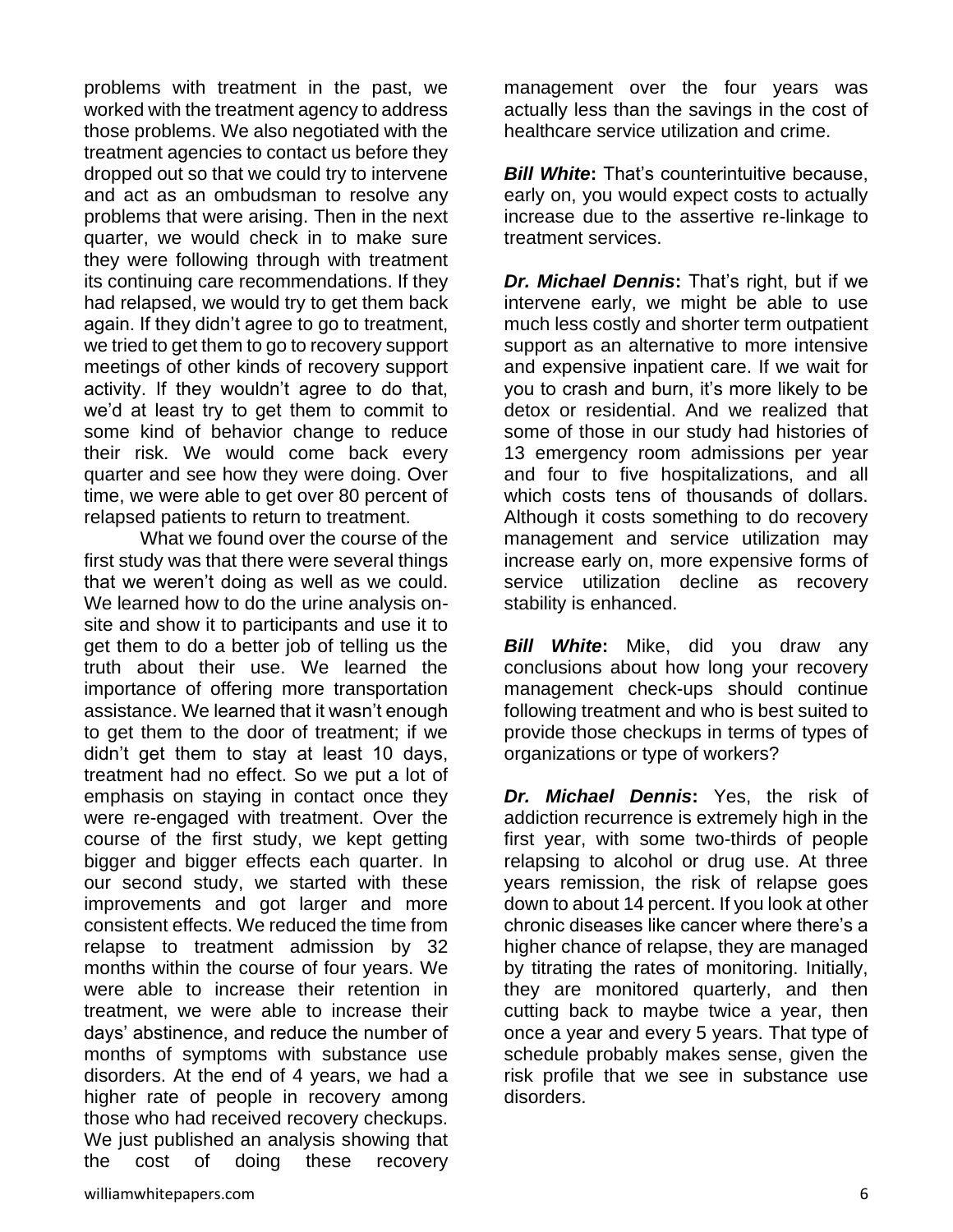*Bill White***:** Yes, it's interesting that cancer and addiction recurrence rates seem to be very close to one another.

*Dr. Michael Dennis***:** Very close. When you ask the question who should do it, most treatment providers are used to clients coming to them and their focus historically has been on the very specific step of taking the client from when they're ready to stop using to initial abstinence. They're not going out in the community finding people using who aren't necessarily ready to stop and convincing them to stop, and they are not necessarily the best people to ask people how they are doing after treatment. A third party may be needed to follow clients after treatment, check on how they are doing, reengage them with treatment if and when needed, and act as an ombudsman to make sure they are getting what they need. Having a third-party or at least a separate unit that has that flexibility, I think, is beneficial.

*Bill White***:** So that third party could be a separate unit of a treatment program but it could also be a research organization or a recovery community organization or a managed care organization?

*Dr. Michael Dennis***:** Correct. One disturbing thing we found was that a small group of people were using treatment as a revolving door. We were very good at getting people back to treatment and getting them to stay. But we had a group of about 20 people over the course of four years who went back to treatment more than a dozen times. One had more than 20 admissions. The effects of treatment are strongest the first time, a little weaker the second time, a little weaker the third time, but still worth doing, but every time the prognosis become worse, much as it does in cancer. If you keep relapsing after treatment, you're probably not going to achieve stable recovery by episodic treatment; you're going to need a different approach; either one that is more intensive early on or some kind of maintenance care such as methadone maintenance. Typical durations of treatment of a couple weeks to

a couple months have just systematically proven not adequate. You know the old line about the definition of insanity, doing the same thing again and again and expecting a different result. It doesn't work. When you treat people again and again, some clients start having more experience than some of the counselors. So we've got a doubleedged problem. On the back end, we need longer term maintenance availability and strategies to work with the different type of client. On the front end, managed care often has focused on limiting people to very short doses of initial treatment. In reality, they might want to do more up front and not make you fail because every time you go to treatment and then relapse, your odds of getting better in treatment the next time go down. So we need to do more of the transition to recovery support the first time, not wait until they've come back to treatment the third or fourth or fifth time. And we have to do a better job of linking clients to recovery communities and other forms of natural support, even in brief interventions.

**Bill White:** I remember one of the managed behavioral healthcare requirements was that you had to fail in a lower level of care before you could go to a higher level. You're suggesting that such policies may be very counter-productive for those with the most severe and complex substance use disorders.

*Dr. Michael Dennis***:** That's right. The toolboxes that we have in treatment are not that strong and not that diverse so you really don't want to waste them. You want to get as much effect as you can from that initial episode. And the best single predictor of successful recovery initiation is not length of stay; it is whether or not you connect afterwards with a recovery environment for support. It doesn't have to be Twelve-Step environment. It could be alternative support groups or a recovery home or a recovery coach.

*Bill White***:** When I think of the clinical profile of your Pathways group, it would also seem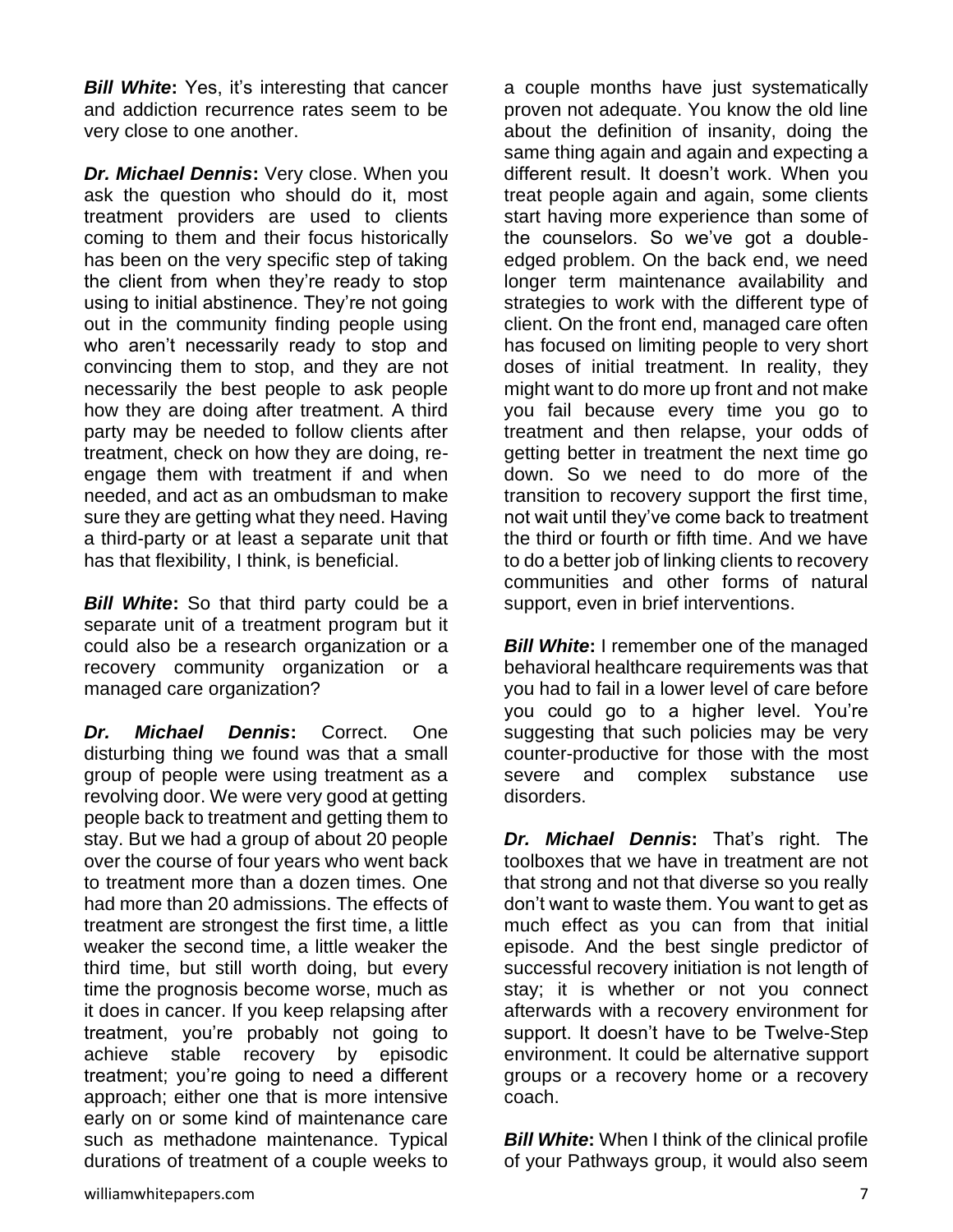to suggest that that initial intervention also needs to be global in addressing a broad spectrum of problems and challenges to recovery.

*Dr. Michael Dennis***:** Yes, but that can be tricky. There's often an unrealistic expectation that people should come out of treatment, be abstinent for a month, and then work full-time. What we found was that most people don't address employment gaps until a couple of years into recovery. By the four-year recovery benchmark, they've gone from 80 percent under the poverty line to 20 percent living under the poverty line. There's often this unrealistic expectations that, with recovery initiation, the sun should come out and everything in your life should be better, but that is not always what real recovery looks like. It can be a process that is slow and plodding. You have to rebuild these resources or build them for the first time in your life. You talk about it in terms of recovery capital. You have to rebuild relationships, you have to regain vocational experience, you have to compete in the job market, you have to find your way into sober housing and get better housing. Your mental health can be a challenge when you first stop. If you have been self-medicating for trauma or forms of emotional distress, your emotional health may initially get worse in recovery until you figure out new ways of coping.

**Bill White:** One of the exciting things I think you've done through your research is to begin to create norms for what recovery looks like as a staged process. What were your findings from the third ERI experiment?

*Dr. Michael Dennis*: After doing two very successful experiments with people coming out of treatment, we then looked at women coming out of a substance use treatment unit at Cook County Jail. Again we were able to show significant effects of assertive monitoring and early re-intervention. What was interesting there was that it did matter what other service they were getting. If

women coming out of jail on intensive probation could get linked to ongoing treatment, abstinence rates increased. When rates of abstinence increased, crime rates decreased. Over three years, these women were often going in and out of probation and particularly relatively intensive forms of probation, which often operated on the same mechanism as RMC which was monitoring and linking these women to treatment. This goes to your question of who should do RMC. If probation was doing it, there was no value added to others doing it again. The big effect in RMC was on the women who were not on probation in any given quarter. And the women could be on probation in one quarter and then threequarters in a row and then out for four quarters and then back in. And our big effects, which were consistent with what we found elsewhere, all have been when they were not on probation. When they were on probation, they did just as well without RMC. So getting monitoring and assertive linkage may be more important than who does such monitoring and linkage. When you deliver it through probation, for example, it also works.

## **The GAIN**

*Bill White***:** A central part of all of your research projects was a much more sophisticated approach to clinical assessment than what historically existed. That involved the development of the Global Appraisal of Individual Needs (GAIN) Instrument. Could you talk about the GAIN and how it was developed?

*Dr. Michael Dennis***:** In 1989, on the week that the SAMHSA was created and the week that the Office of Treatment Improvement (what eventually became CSAT—the Center for Substance Abuse Treatment), I sat down with Jerry Jaffe. He was lamenting the lack of standardized measures in addiction. The one widely used tool at the time was the Addiction Severity Index. Dr. Jaffe had little problems with what was in it; the problems were what it did not contain. It really didn't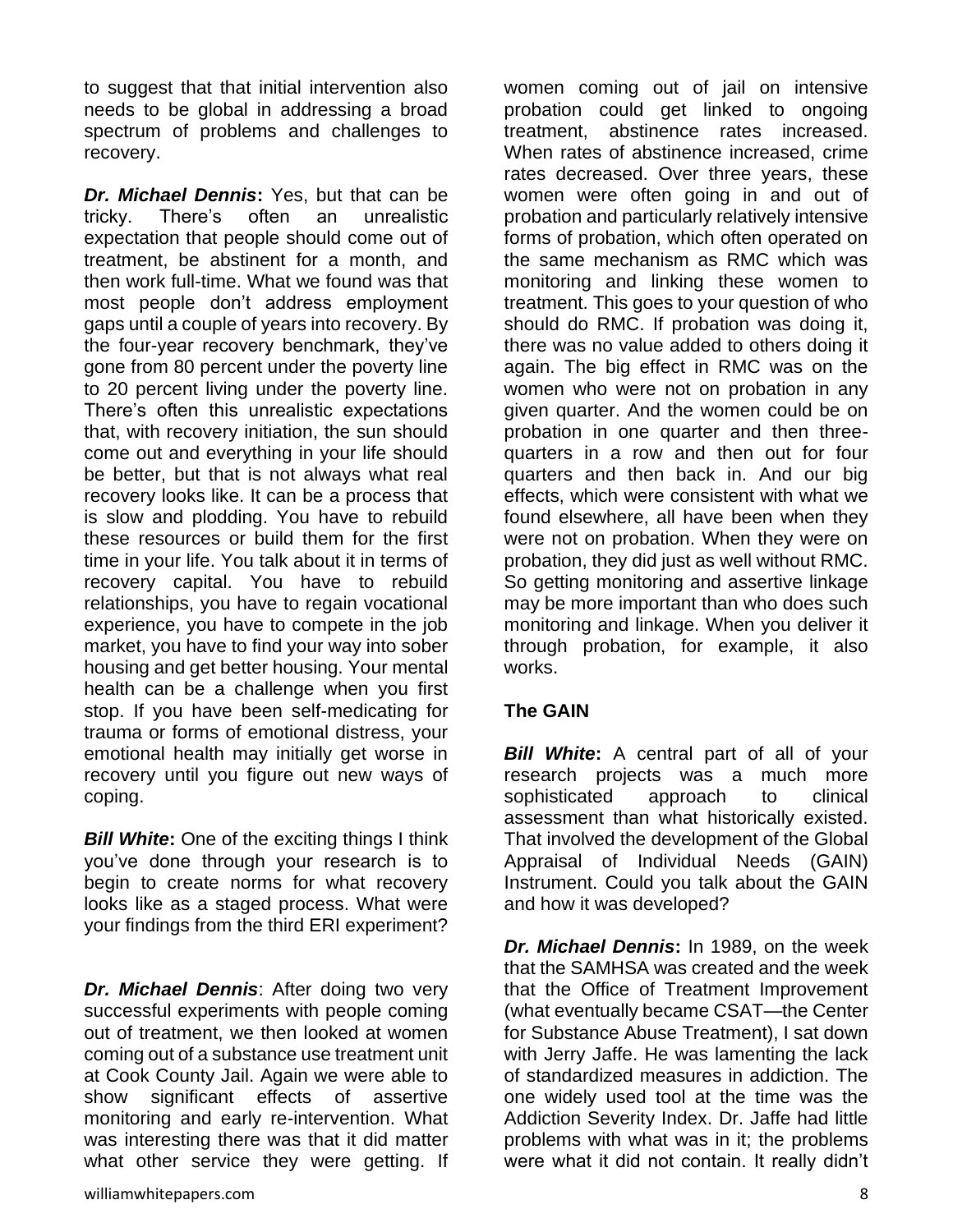deal with needle usage; it didn't deal with pregnancy; it didn't deal with LGBTQ issues. It wasn't focused on treatment planning or placement. It didn't even have a measure of substance use disorders. It really wasn't designed to work with adolescents or young adults. So, there was a need for kind of a new generation of instrument and for better process measures.

It was often said that clinicians asked more valid questions but were not reliable in the way they would ask questions, while researchers asked questions in more reliable ways, but often didn't ask the right questions. The idea emerged that you could actually ask the right questions that the clinicians asked in a more reliable way like researchers did. By integrating the resulting data into clinical practice and clinical research, it could be used to create an integrated clinical decision support system that was both valid and reliable. And we proposed doing that. The original design was abandoned because some felt that it would be impossible for clinicians to do something reliably. I left that project and decided to prove them wrong. In collaboration with three methadone programs, PBA in Pittsburgh, Sisters of Charity in Buffalo, and Santa Clara County in California, we developed the first iterations of the GAIN in 1993.

The first thing we did was to take several short scales that had been recommended by NIDA and put them together. It worked and workers at the three sites loved it. We had it generating narrative reports and the scales were all were reliable even when collected by clinicians. But over time, as ASAM became more popular and DSM-IV came out, there was a desire to align the new instrument with ASAM and DSM. We worked with several systems of care to do that, initially with Chestnut Health Systems and Interventions. Both had a fairly large program of adolescents and young adults and wanted to make sure that it could work across ages and across the continuum of care. At that time, it was not uncommon for different instruments to be used in residential treatment than in outpatient

treatment and different instruments to be used with adolescents, young adults, and adults. So we integrated them and found that when you make something clearer for an adolescent, usually you're making it clearer for everybody. We also found that when working in multicultural contexts and working with people who have English as a second language, what you do to make the wording better improves the instrument for everyone.

So, there was a lot of collaboration across levels of care and programs, and we brought in several national experts to help us make the GAIN better. When the CYT Study chose to use the GAIN, this brought in Operation PAR, the University of Connecticut Alcohol Center, and the Children's Hospital in Philadelphia. About a year later, CSAT decided to evaluate best 11 practice programs and they chose to use the GAIN so results would be comparable across all of these sites. And then the Robert Wood Johnson Foundation used it in evaluating juvenile justice programs. Pretty soon, the GAIN was being used in over 100 agencies. In 2001, we did a major revamp of the instrumentation and had to start dealing with HIPPA rules around privacy in our software. Those changes improved our ability to use the clinical data from the GAIN to generate decision guidance and treatment planning recommendations. We brought together people from 32 systems of care to help us develop treatment planning statements that were prototypic and to make sure that what we were developing worked at the practice level.

As the data set got larger and larger, we also started producing norms and evaluated the instruments to identify and fix problems with items and to better understand cultural differences. Then, we spent some ten years evaluating the measures relative to the Rasch Measurement Model. That allowed us to say not only how well the items and scales worked, but how they worked differently across gender, age, race, and primary substance. We could only do that because we had both evidence-based practice (i.e., the GAIN) and practice-based evidence (i.e.,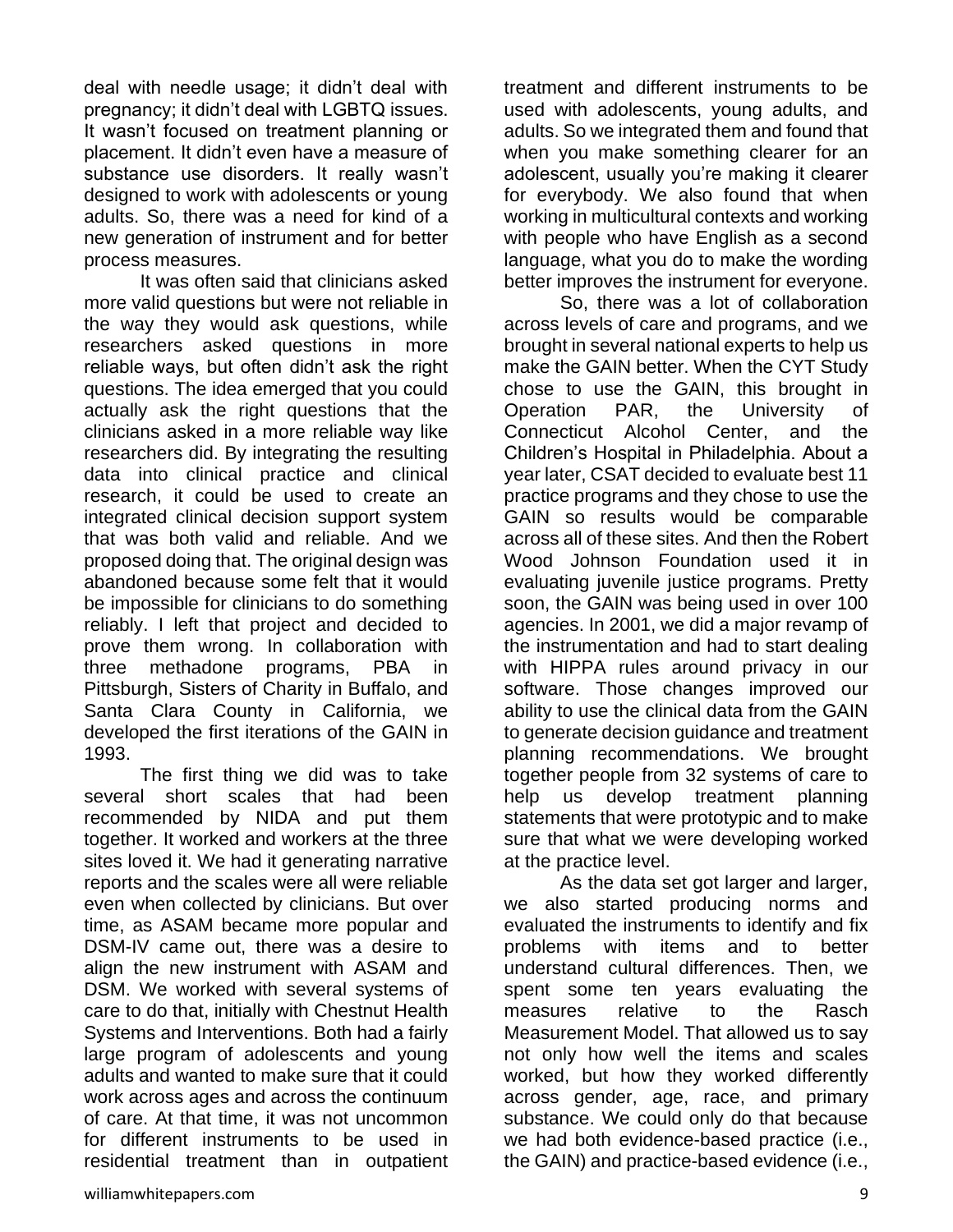data from diverse agencies and patients). This in turn allowed us to improve the measures and create shorter and shorter versions that get the same information in a shorter amount of time. We started using Measurement Theory to figure out the five to six questions that were explaining most of the variance within the original 40 to 60 item batteries. With our shortest instrument's 23 questions, we can identify 90 percent of the people who have a behavioral health problem and rule out 90 percent who don't. For those who have a problem, we can further identify the substance use disorder, an internalizing mental health disorder like depression, anxiety, trauma, suicide, or an externalizing mental health like ADHD, conduct disorder, gambling, crime, or violence. Now, instead of doing an hour assessment, we're capturing most of it in a five- to twenty-five-minute assessment, depending on how much you want to capture.

*Bill White***:** That's remarkable. What is the current state of dissemination of those instruments in the field and the role of the GAIN Coordinating Center in that process?

*Dr. Michael Dennis***:** In 2003, we created the GAIN Coordinating Center so that individual agencies who weren't part of a federal project could cover their own cost to be part of the system. The license is only a \$100 for five years of unlimited use plus the cost of the software and any specific training or service they wanted. Originally, our support was PC-based, but many programs did not have great equipment or great internal IT resources, so we switched to a cloud-based system in 2008 which meant that they could use our system for as little as \$180 per staff person per year.

*Bill White***:** What are the services provided by the GAIN Coordinating Center to the organizations that use it?

*Dr. Michael Dennis***:** We provide training and how to administer and interpret the GAIN, software support to allow them to

administer it online and generate their reports or do a hard copy, key it, and then generate their reports for individuals. The software builds in reports that will automatically generate preliminary diagnostic recommendations, ASAM placement dimensions, and treatment placement statements. It generates a report tracking changes over time that comes from measures that are repeated. They can get a report of all the different scales that can be run immediately off the collected individual data as soon as it's done. They can edit those reports and also generate analytic files that can be used for secondary data analysis.

*Bill White***:** Mike, would that include program evaluation data where individual outcomes can be aggregated for a program?

*Dr. Michael Dennis***:** Yes. Programs can ask us to generate either quarterly or annual reports. We generate profiles of who they're serving, and if they were doing repeated measures, we report how their clients are responding to treatment. We will also pool it so that it can be used for secondary analysis in such areas as gender differences or how do people with opioid use problems differ from people with cannabis problems. The data allows a program to examine the special needs of particular populations they serve. They can, for example, look at how well evidence-based practices work by gender or race.

One of the more interesting things we did was in large-scale replications of the METCBT and A-CRA used in the CYT study. We did quasi-experimental comparisons of how well those treatments worked in schoolbased versus other settings using matchcontrols. We did the same thing with juvenile drug courts to examine how well kids in juvenile drug court did compared to those treated in other settings in the community. Several M.A., Ph.D., and post-doc candidates and university faculty have used the GAIN in their research. Several programs have used GAIN data to identify what types of clients they are most and least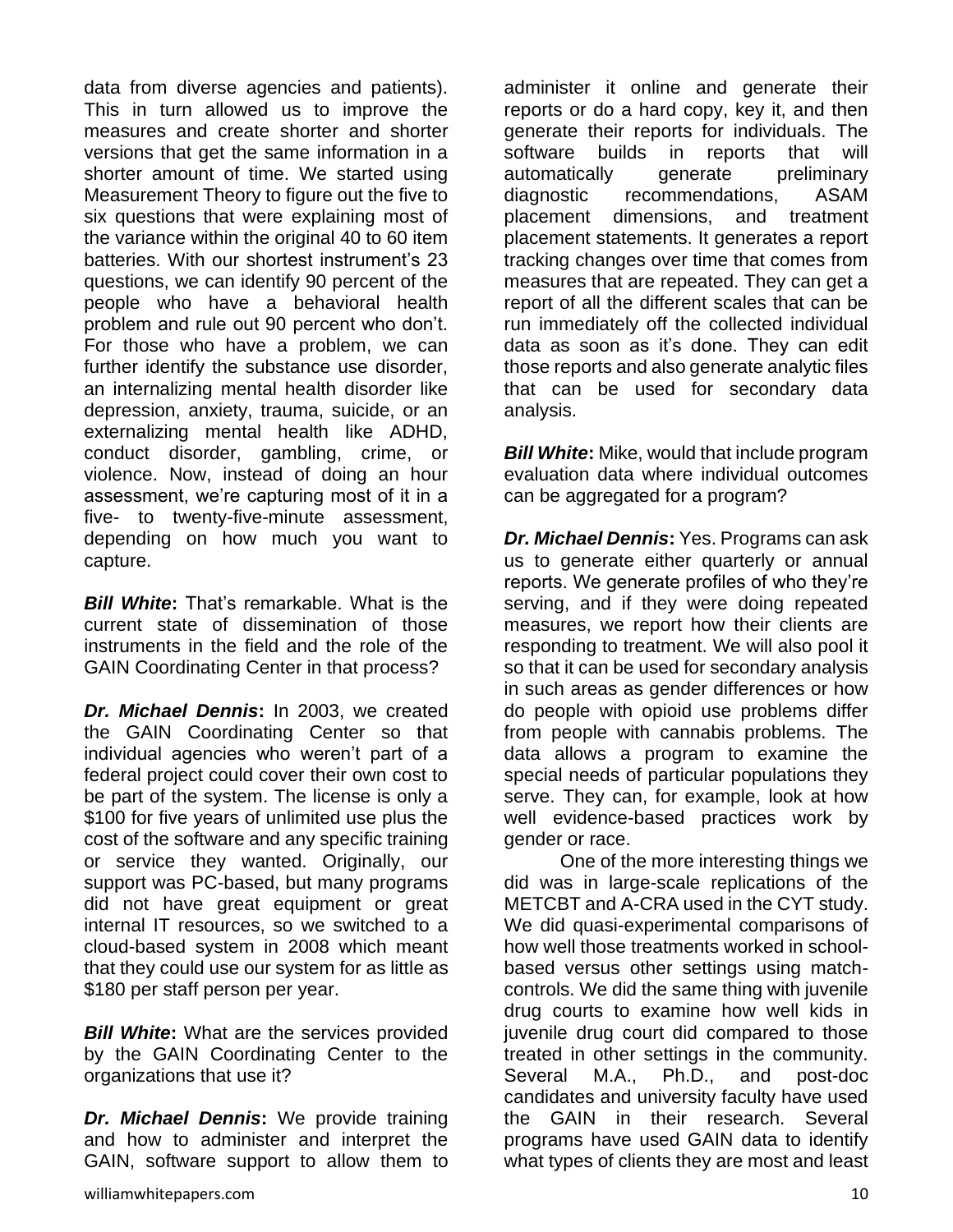effective with and to identify who does well with the latter group in order to seek help to improve service quality.

## **New Technologies of Recovery Support**

*Bill White***:** Some of your latest research is experimenting with new technologies of recovery support. Could you describe that research?

*Dr. Michael Dennis***:** Sure. Chris Scott and I have been frustrated in our work on recovery management check-ups to find a group of people who we'd get to treatment and who did well in treatment but who would then relapse, often within 90 days of leaving treatment. Quarterly check-ups were simply not enough with this population. So we first started looking at using Palm Pilots, which now looks pathetic compared to current technology. As we started exploring this, people were already out with the crossover between a Palm and a cell phone and then the smartphones arrived. So, we started looking at using the smartphones to teach people to self-monitor and as a platform for delivering recovery support service.

Most addiction treatment programs in the United States use some form of relapse prevention in their curriculum. They talk about the need to monitor your persons, places, feelings, and activities; how to avoid risky situations and move towards supportive positive situations. They tell you to pay attention to these things when you leave treatment, but the reality is that most people don't or at least don't do on a consistent basis. At Chestnut, we used to give people cards on which they identified risky people, risky situations, and risky emotional states, as well as the positive steps you could take if exposed to these situations. A young woman who went through treatment at Chestnut was given one of these cards. When she relapsed after treatment and returned to Chestnut, the counselor asked, "Do you still have that card?" She had it in her wallet. The young lady had correctly predicted who she would be with, what she would be doing, where she

would be, and what she would be feeling when she relapsed, but she hadn't been paying attention. On the upside, she also correctly predicted what she could do to recover from a lapse (talking to others supportive of her recovery and going back to Chestnut), did just that, and is now in long term recovery. Thus there is general agreement on what to do, but it is not getting done reliably.

So our idea was, if addiction is a brain disease marked by hypersensitivity to drugusing cues and triggers, then perhaps the smartphone could become a prosthesis for the brain to help people self-monitor their recovery process. We randomly pinged people five to six times a day to say, "Stop, look around. Who are you with? What are you doing? How are you feeling? Where are you at? How much does that make you want to use alcohol or drugs? How much is that supporting your recovery? Everybody in treatment agrees you should do it and yet nobody does it. So this prosthesis helps trigger clients at random times of the day to do it.

And then we explored what kinds of recovery support that same device could provide, particularly at times other supports are not available. You're lying in bed and you can't go to sleep and your mind is racing, right? And what do you do? Well, there's a lot of recovery support services we could put on these phones. We can put relaxation tapes into the phone' cues to reach your sponsor or others in recovery. We can provide distracting games. We can load recovery-supportive music. So, we did a couple of pilots in collaboration with the University of Wisconsin with Dave Gustafson and Kim Johnson (now Director of CSAT). We're currently in the middle of a clinical trial in which we're randomly assigning people to get six months of quarterly interviews or quarterly interviews plus the smart phone self-monitoring and phone-based recovery support resources. We don't have findings for that yet but certainly our hope is that they will show that they each add something to the ability to sustain recovery and to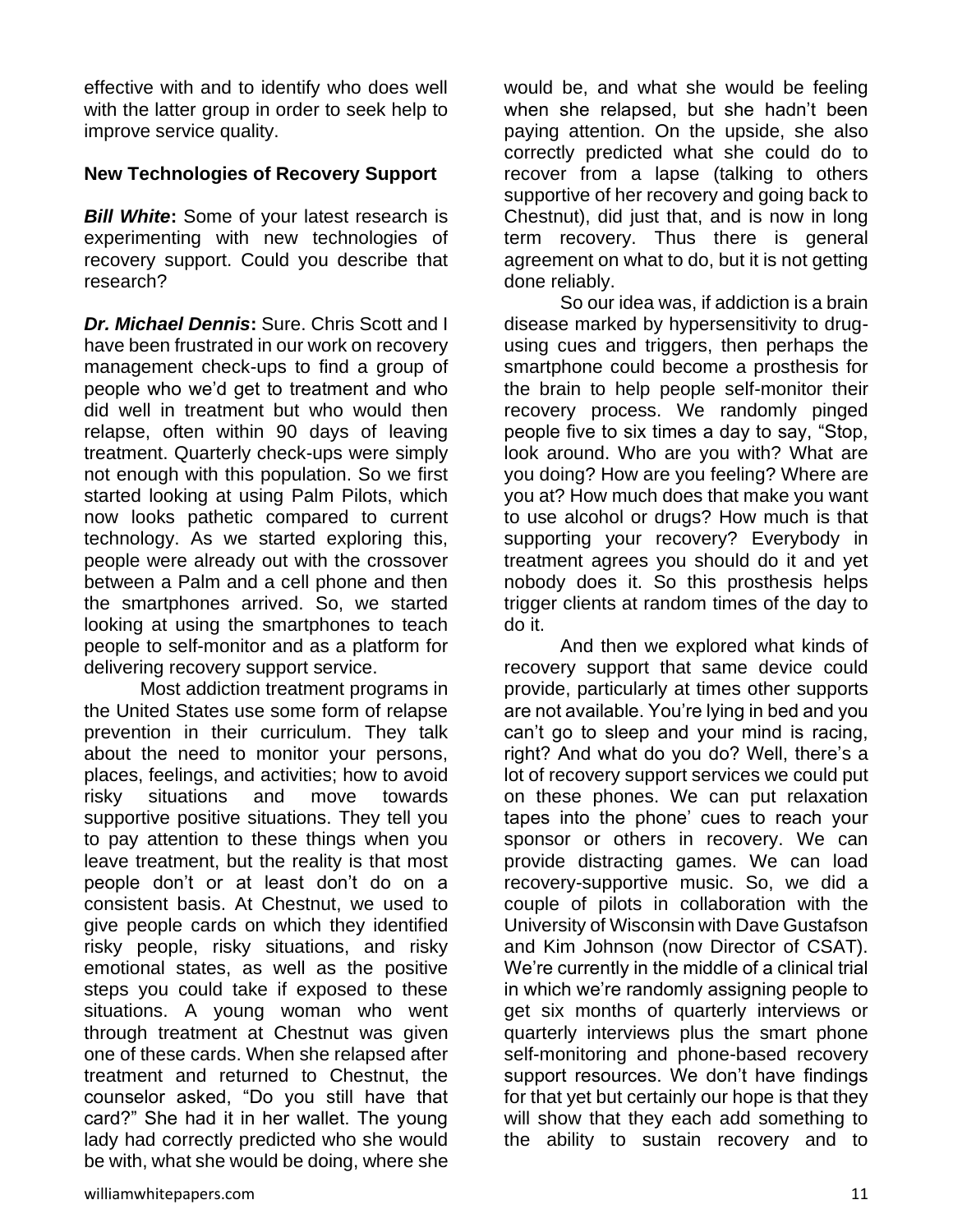minimize the potential and duration of relapse.

## **Future of Recovery Research**

*Bill White***:** Mike, the research that you've done has helped shift the focus in addictions research from the study of pathology to the recovery process. What are your thoughts about the future of recovery research?

*Dr. Michael Dennis***:** Well, recovery research started out with mostly qualitative studies, and that's okay. But for the research to be more respected and impactful, it has to become more rigorous and reveal interventions that are effective and costeffective. And it has to tie into the latest addiction science. We're now working with some colleagues at Northwestern who have a long-term history of doing addiction-related research on the brain, mostly looking at the consequences of the use on the brain. What we want to do is understand the consequences of recovery on the brain. John Kelly at Harvard has done some wonderful research on the role of Twelve-Step groups with youth and young adults on long-term recovery outcomes. Research on the role of social support in recovery is very promising, with many implications for the design of addiction treatment and recovery support services. There's a lovely paper published in *Evaluation Review* by [Karen](http://www.ncbi.nlm.nih.gov/pmc/articles/PMC4591028/)  [Conrad and colleagues](http://www.ncbi.nlm.nih.gov/pmc/articles/PMC4591028/) using data from the GAIN self-help involvement scale that measures various dimensions of involvement beyond attending meetings. Each one of those behaviors predicted better outcomes than simply going to 90 meetings in 90 days. I think we are starting to open the black box of recovery. I think in coming years we will be able to define much more clearly the precise mechanisms involved in the initiation and maintenance of addiction recovery. I am particularly excited about moving beyond understanding what happens in the brain in the addiction process to what happens in the brain as recovery unfolds.

## **Career-to-Date Reflections**

*Bill White***:** Who are some of the people who exerted the greatest influence on your career?

*Dr. Michael Dennis***:** At the top of my list would have to be my colleagues here at Chestnut, Chris Scott, Mark Godley, and Susan Godley, with whom I have collaborated with for more than 20 years. Most researchers are not blessed by such long-term relationships in our field, and they've been a real gift. Another person of note is Tom McLellan. Even though he was the primary developer of the ASI, he encouraged me to go ahead and further develop the GAIN. He's the one who encouraged me to do digital recordings of the people doing the GAIN to make sure that they were actually doing it correctly. He's been very encouraging. Dwayne Simpson was also quite supportive in sharing data. Most people don't realize that in the field that Dwayne was actually one of the early people doing factor analysis and cluster analysis. He advanced the field methodologically. I don't think he really gets all the credit for it. At multiple points in my career, I have walked away from the GAIN research, and every time I did, it was treatment providers people like Russ Hagen, Jim Fraser, Loree Adams, Nancy Hamilton, Jim Becknell, and many others who said, "No, don't give up yet." They're the people who gave me the energy to keep going.

**Bill White:** What have been the biggest challenges you've encountered working in addictions-related research?

*Dr. Michael Dennis*: I can think of a number of such challenges. The first was the state of addiction treatment research when I began, which typically focused on evaluating shortterm single episodes of care that flew in the face of what we were finding in our early studies, which was that addiction typically lasts for decades and requires multiple episodes of care before recovery stabilization. The prevailing research also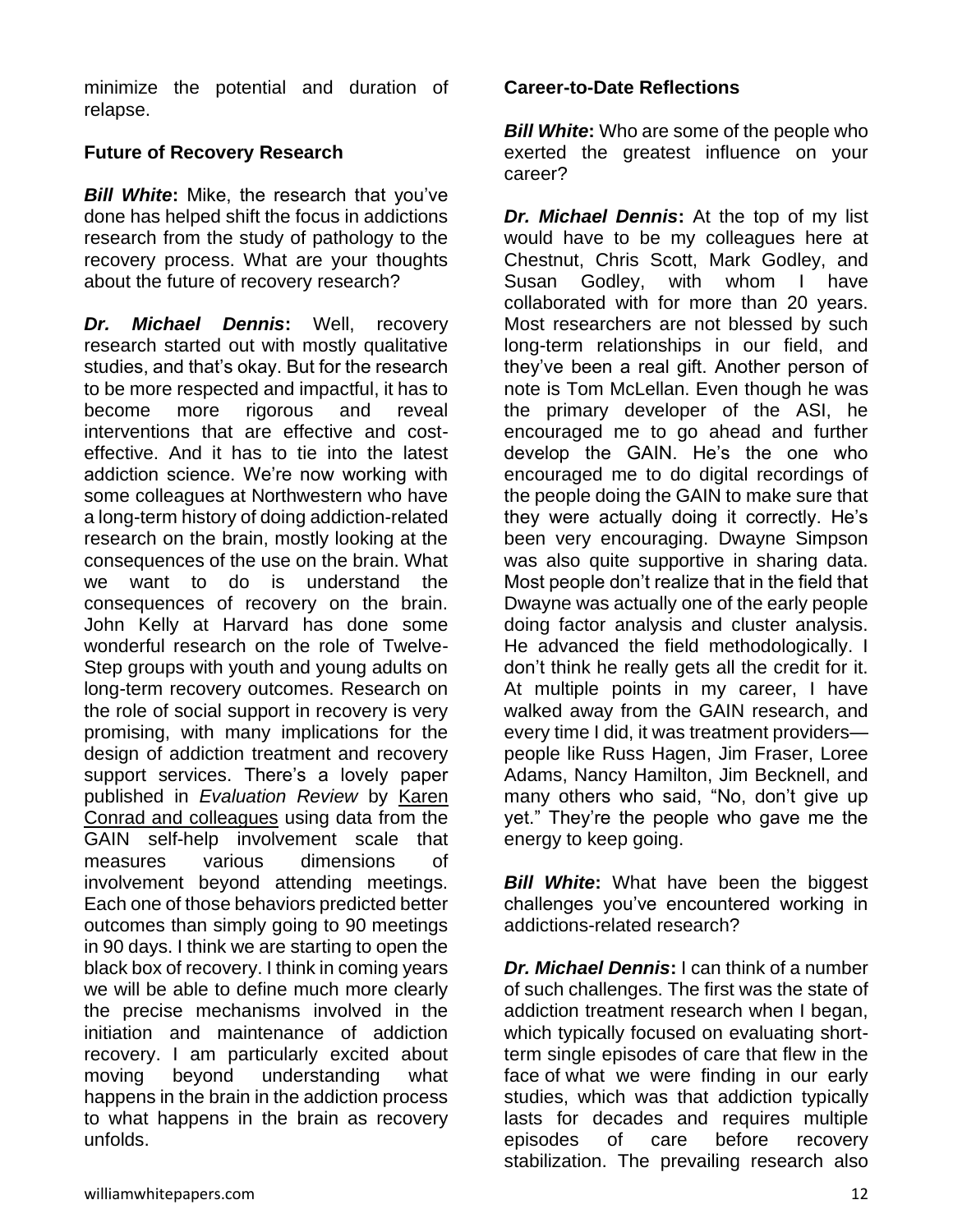often focused on the subset of people with a single type of substance problem, which was again challenged by our findings that most people entering treatment used multiple substances and had multiple co-occurring problems. The research has moved far faster than changes in clinical practices, which has raised at times unrealistic expectations of policy makers, staff, and/or clients about how fast systems can change. The challenge has been to find a balance in the timely application of new knowledge and technologies without overwhelming systems of care in the process.

*Bill White***:** As you look back over the work that you've done to date, what do you feel best about in terms of your contributions to the field?

*Dr. Michael Dennis***:** For me, one of the biggies was CYT, the Cannabis Youth Treatment experiments and their subsequent widespread replication. CYT was clearly a catalyst for improving the quality of adolescent treatment and research. It introduces the first five manualized interventions for adolescent treatment and made major advances in standardized assessment, recruitment, follow-up, and analyses of the cost-benefit of addiction treatment. The subsequent replications demonstrated that communitybased providers could implement these interventions and do so consistently and with similar or better outcomes than in our original experiments. We were also able to demonstrate that these findings could be replicated in school and justice settings as well. The Joint Meeting on Adolescent Treatment Effectiveness (JMATE) held between 2005-2012 also constituted the best and most influential meeting on translation research in adolescent treatment—one that brings together policymakers, researchers, treatment providers, youth, and their parents. That was a very exciting development.

I also think our Pathways to Recovery longitudinal study improved our understanding of the long term effects of

addiction and how many people cycle through periods of using, treatment, incarceration, and brief recovery experiments before achieving long term patterns of recovery and long term health. The Recovery Management Check-ups (RMC) we developed were important because they showed what could happen when we remained in people's lives, paid attention to them, monitored them, and intervened early as needed. We learned how to do that well and showed that it was clinically effective and cost effective. Our current work with smartphones is really taking that to the new frontier of recovery self-management.

Developing the Global Appraisal of Individual Needs (GAIN) family of instruments, software, and reports served as an infrastructure for all of this work and have been widely adopted for use within the field. We have much work yet to do, but I feel good about some of the contributions we have made to date.

*Bill White:* Let me ask a closing question. If you were meeting with a group of young Ph.D. candidates completing their doctoral work who were interested in specializing in addiction-related research, what guidance might you offer them?

*Dr. Michael Dennis***:** If they are interested in treatment and recovery, they need to know that this is a complex enterprise and that there's really only a handful of groups doing work on it well. I would suggest that they get into one of those groups as opposed to trying to do this work on their own. I don't know that any of our studies could be done by one person starting up from scratch. It would be much harder to start a new addiction research institution today than it was when we began. Getting and sustaining funding as a solo researcher is today almost impossible. I always suggest that newcomers talk to patients and clinicians to get fresh ideas to test rather than just doing slight variations of prior work and to focus on research that has great methodological rigor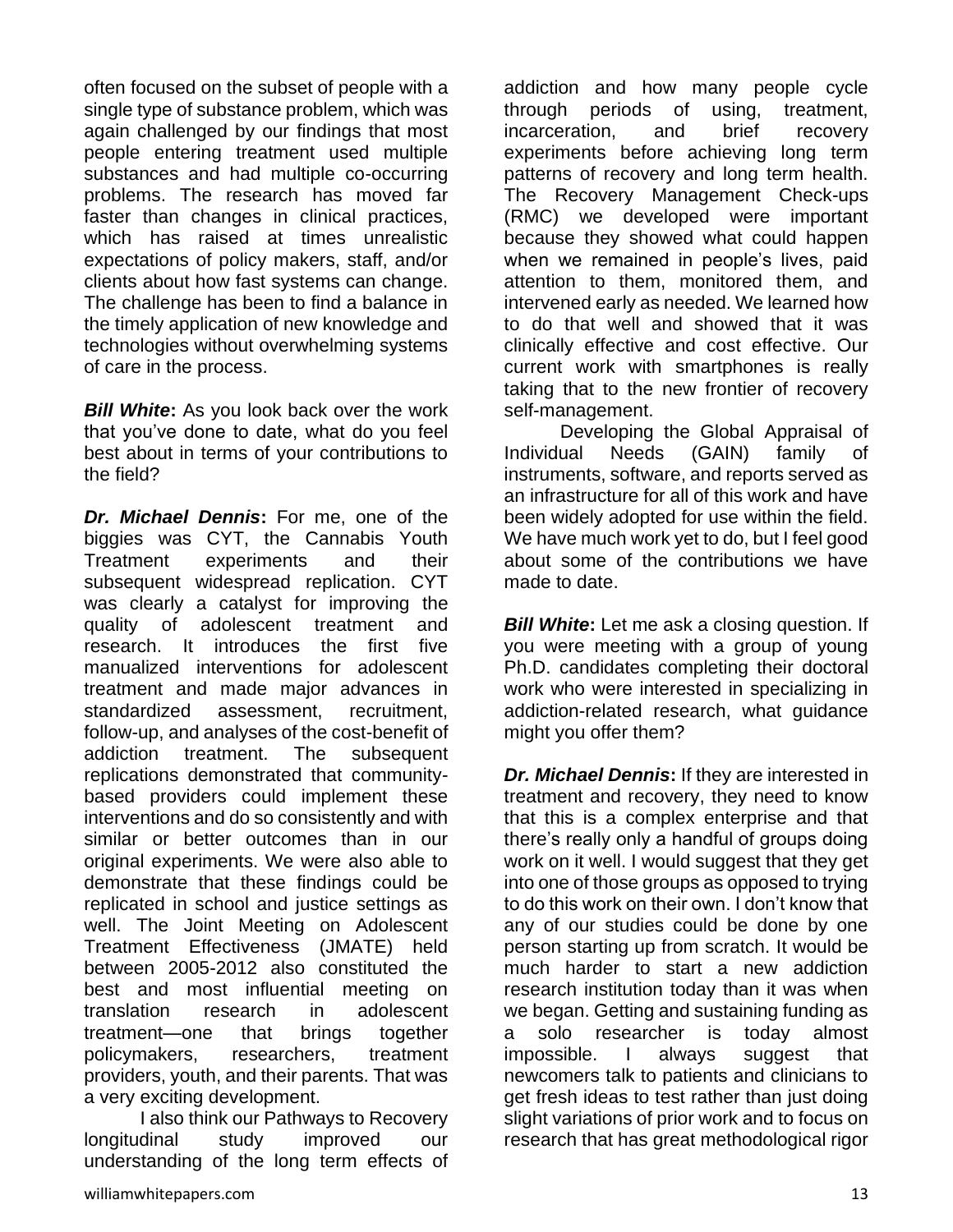and that has important clinical and policy relevance.

*Bill White***:** Mike, thank you both for taking this time to discuss your career and to review some of the studies you have led over these years.

**Acknowledgement**: Support for this interview series is provided by the Great Lakes Addiction Technology Transfer Center (ATTC) through a cooperative agreement from the Substance Abuse and Mental Health Services Administration (SAMHSA) Center for Substance Abuse Treatment (CSAT). The opinions expressed herein are the view of the authors and do not reflect the official position of the Department of Health and Human Services (DHHS), SAMHSA, or CSAT.

## **Selected Publications**

Dennis, M. L. (1990). Assessing the validity of randomized field experiments: An example from drug abuse treatment research. *Evaluation Review*, *14*, 347-373. doi:10.1177/0193841X9001400402

Dennis, M. L. (1991). Changing the conventional rules: Surveying homeless people in nonconventional locations. *Housing Policy Debate*, 2(3), 699-732. doi:10.1080/10511482.1991.9521070

Dennis, M. L., Babor, T., Roebuck, M. C., & Donaldson, J. (2002). Changing the focus: The case for recognizing and treating cannabis use disorders. *Addiction, 97*(Suppl. 1), S4-S15. doi:10.1046/j.1360- 0443.97.s01.10.x

Dennis, M. L., Chan, Y. F., & Funk, R. (2006). Development and validation of the **GAIN** 

Short Screener (GSS) for internalizing, externalizing and substance use disorders and crime/violence problems among adolescents and adults. *The American*  *Journal on Addictions*, *15*(Suppl 1), s80-s91. doi:10.1080/10550490601006055

Dennis, M. L., Clark, H. W., & Huang, L. (2014). The need and opportunity to expand Substance Use Disorder (SUD) treatment in school-based settings. *Advances in School Mental Health Promotion*, *7*(2), 75- 87. doi:10.1080/1754730X.2014.888221

Dennis, M. J., Dennis, M. L., & Funk, R. R. (2015) Opioid use disorders: Trends and correlates. *Drug and Alcohol Dependence*, *146*, e262. doi:10.1016/j.drugalcdep.2014.09.178

Dennis, M. L., Fetterman, D. M., & Sechrest, L. (1994). Integrating qualitative and quantitative evaluation methods in substance abuse research. *Evaluation and Program Planning*, *17*(4), 419-427. doi:10.1016/0149-7189(94)90042-6

Dennis, M. L., Foss, M. A., & Scott, C. K.(2007). An eight-year perspective on the relationship between the duration of abstinence and other aspects of recovery. *Evaluation Review*, *31*(6), 585-612. doi:10.1177/0193841X073077718

Dennis, M. L., Funk, R. R., Godley, S. H., Godley, M. D., & Waldron, H. (2004). Cross validation of the alcohol and cannabis use measures in the Global Appraisal of Individual Needs (GAIN) and Timeline Followback (TLFB; Form 90) among adolescents in substance abuse treatment. *Addiction*, 99(Suppl. 2), 120-128. doi:10.1111/j.1360-0443.2004.00859.x

Dennis, M. L., Godley, S. H., Diamond, G. S., Tims, F. M., Babor, T., Donaldson, J., Liddle, H., Titus, J.C., Kaminer, Y., Webb, C., Hamilton, N., & Funk, R. R. (2004). The Cannabis Youth Treatment (CYT) Study: Main findings from two randomized trials. *Journal of Substance Abuse Treatment*, *27*, 197-213. doi:10.1016/j.jsat.2003.09.005

Dennis, M. L., Ingram, P. W., Burks, M. E., & Rachal, J. V. (1994). Effectiveness of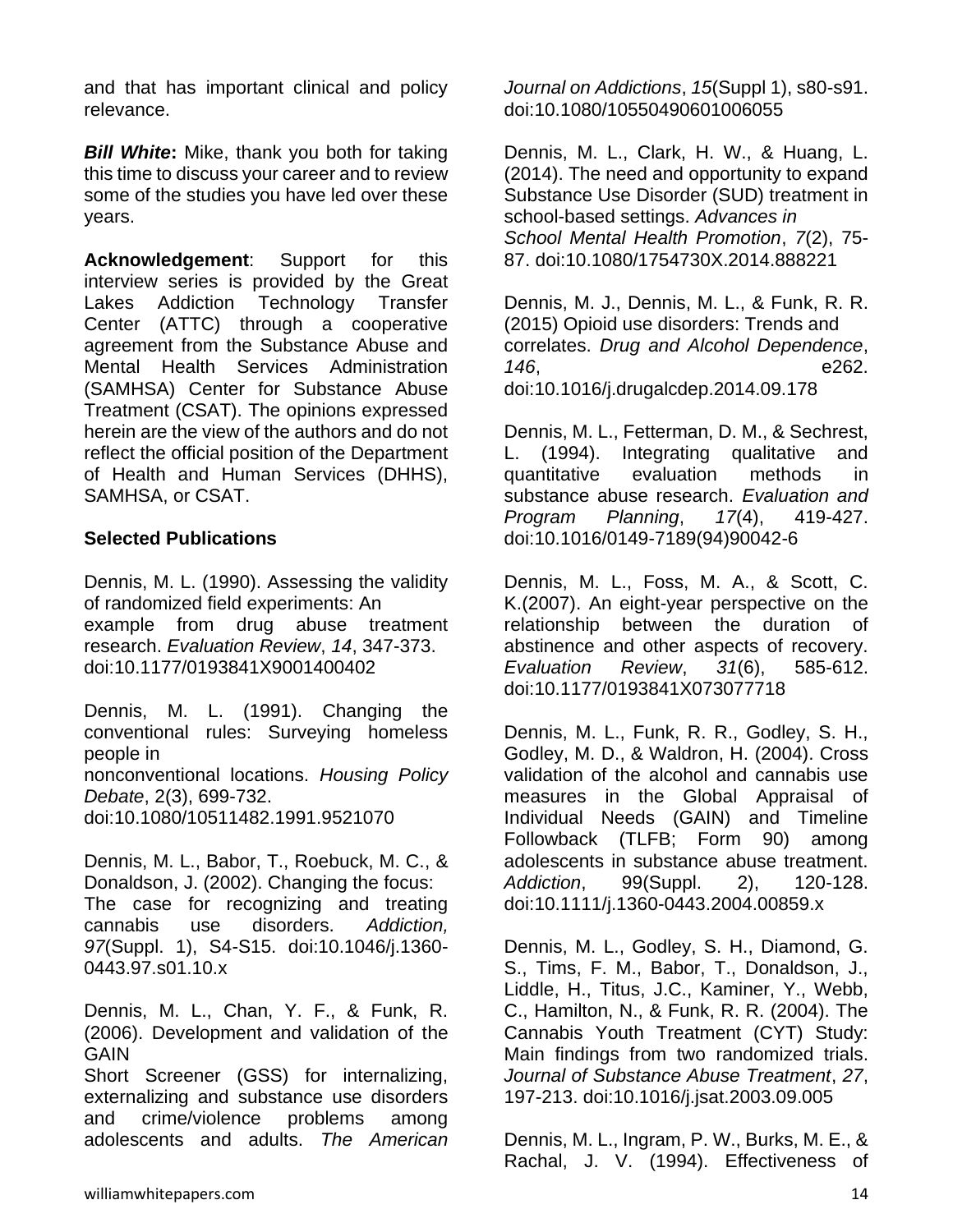streamlined admissions to methadone treatment: A simplified time-series analysis. *Journal of Psychoactive Drugs*, 26(2), 207- 216.

Dennis, M. L., Ives, M. L., White, M. K., & Muck, R. D. (2008). The Strengthening Communities for Youth (SCY) initiative: A cluster analysis of services received, their correlates and how they are associated with outcomes. *Journal of Psychoactive Drugs*, *40*(1), 3-16.

Dennis, M. L., & Kaminer, Y. (2006). Introduction to special issue on advances in the assessment and treatment of adolescent substance use disorders. *American Journal on Addictions*, 15, 1-3.

Dennis, M. L., Karuntzos, G. T., McDougal, G. L., French, M. T., & Hubbard, R. L.

(1993). Developing training and employment programs to meet the needs of methadone treatment clients. *Evaluation and Program Planning*, *16*(2), 73-86. doi:10.1016/0149- 7189(93)90019-5

Dennis, M. L., Perl, H. I., Huebner, R. B., & McLellan, A.T. (2000). Twenty-five strategies

for improving the design, implementation and analysis of health services research related to alcohol and other drug abuse treatment. *Addiction*, *95*(Suppl. 3), S281- S308. doi:10.1080/09652140020004241

Dennis, M. L., & Scott, C. K. (2007). Managing addiction as a chronic condition. *NIDA*

*Addiction Science and Clinical Practice*, *4*(1), 45-55

Dennis M. L., & Scott, C. K. (2012). Fouryear outcomes from the Early Re-Intervention

Experiment (ERI) with Recovery Management Checkups (RMC). *Drug and Alcohol Dependence*, *121*, 10-17. doi:10.1016/j.drugalcdep.2011.07.026

Dennis, M. L., Scott, C. K., & Foss, M. A. (2003). Longitudinal evaluations of substance abuse treatment: Introduction to special issue. *Evaluation and Program Planning*, *26*(3), 285-286. doi:10.1016/S0149- 7189(03)00039-9

Dennis, M. L., Scott, C. K., & Funk, R. R. (2015). Ecological momentary assessment to predict the risk of relapse. *Drug and Alcohol Dependence*, *146*, e262. doi:10.1016/j.drugalcdep.2014.09.179

Dennis, M. L., Scott, C. K., & Funk, R. R. (2003). An experimental evaluation of recovery management checkups (RMC) for people with chronic substance use disorders. *Evaluation and Program Planning*, *26*(3), 339-352. doi:10.1016/S0149- 7189(03)00037-5

Dennis, M. L., Scott, C. K., Funk, R. R., & Foss, M. A. (2005). The duration and correlates of addiction and treatment careers. *Journal of Substance Abuse Treatment*, *28*(Supplement 1), S51-S62. doi:10.1016/j.jsat.2004.10.013

Dennis, M. L., Scott, C. K., Funk, R. R., & Nicholson, L. (2015). A pilot study to examine the feasibility and potential effectiveness of

using smartphones to provide recovery support for adolescents. *Substance Abuse*, *36*(4), 486-492. doi:10.1080/08897077.2014.970323.

Dennis, M. L., Scott, C. K., Godley, M. D., & Funk, R. R. (2000). Predicting outcomes in adult and adolescent treatment with case mix vs. level of care: Findings from the Drug Outcome Monitoring Study. *Drug and Alcohol Dependence*, 60(Suppl. 1), s51.

Dennis, M. L., Scott, C. K., & Hristova, L. (2002). The duration and correlates of substance abuse treatment careers among people entering publicly funded treatment in